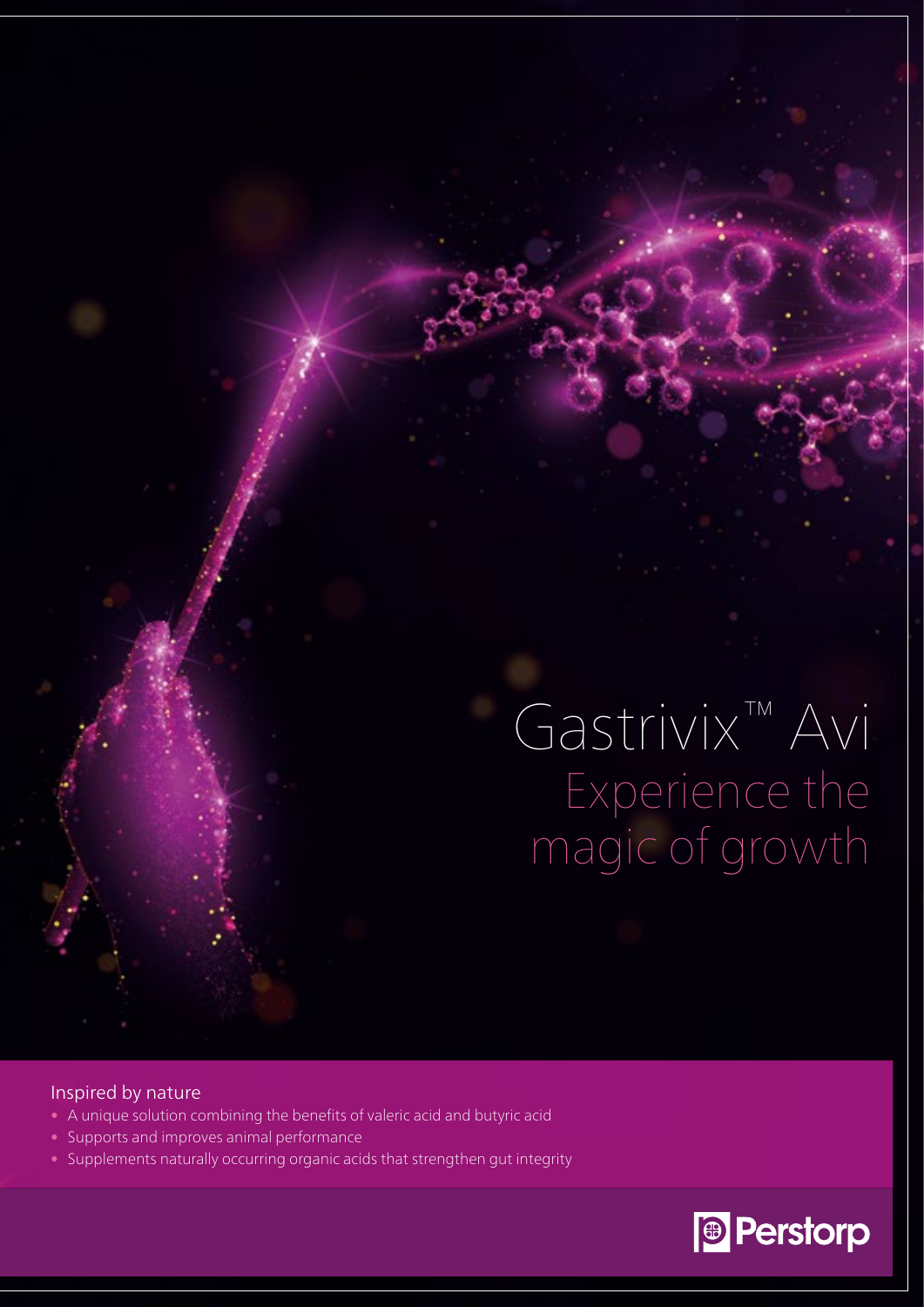### A breakthrough blend of butyric and valeric acid

GUT HEALTH PLAYS A CRITICAL ROLE in broiler performance. A healthy gut is essential for broilers to make optimal use of nutrients provided by the diet; it supports timely production cycles; and crucially it enables performance gains.

Inspired by nature, Gastrivix™ Avi now brings you the magic of growth: for your animals, your business and your profitability.

PERSTORP IS THE FIRST to produce and successfully trial the commercial use of valeric acid in animal nutrition. Like butyric acid, valeric acid is naturally created in the gut microbiota of broilers, although in too small quantities for optimal gut health during production cycles of modern broilers.

It supports optimal gut integrity to maximize your investment in broiler feed. It provides the synergy of butyric and valeric acid, both of which exist naturally in the intestinal tract, but don't feature strongly in modern broilers. The combination – esterified to ensure ideal release into the intestinal tract – has been performance tested in numerous trials, achieving a significant improvement in feed conversion ratio (FCR).

#### Valeric acid: the missing ingredient

Using complex organic chemistry, we have created esters of valeric acid, testing them for over 5 years in a multitude of combinations with butyric acid esters to develop the right synergy, and the best match with nature.

The result is a blend of molecules that includes esters of butyric and valeric acid. This blend meets the bird's biological needs, supports gut integrity and promotes reliable growth and performance. It's the magic of growth you only get with Gastrivix Avi.

#### Easy to feed and handle

Gastrivix Avi provides a readily available source of butyric and valeric acid esters. It has no odor issues and is palatable, with reliable delivery that provides broilers with the greatest benefits.

In addition, Gastrivix Avi is a dry product that's easy to handle and has no dangerous good restrictions.

#### Calculate growth beyond butyric acid alone

Combining butyric and valeric acid in Gastrivix Avi solves multiple challenges for your business – by reducing feed volumes for the broiler's lifecycle, providing consistent growth results, and boosting ROI. We can prove that the synergy of these two esterified acids work better than one. The synergy of esters of butyric and valeric acid on broiler growth have been

assessed in multiple trials which showed FCR improvements of up to 8 points.

#### Performance results

Our online calculator gives you a precise understanding of the results you can expect from Gastrivix Avi. The science is done – now simply see the growth.

#### BEST OF TWO NATURAL WORLDS

Butyric acid is commonly known for being a primary energy source, while valeric acid impacts the immune system. There's great synergy between the two, which Perstorp – inspired by nature and with its unique expertise – has developed and combined using innovative science.

## Gastrivix™ Avi



Holo-analysis of FCR and EPEF improvement averaged over 8 trials.